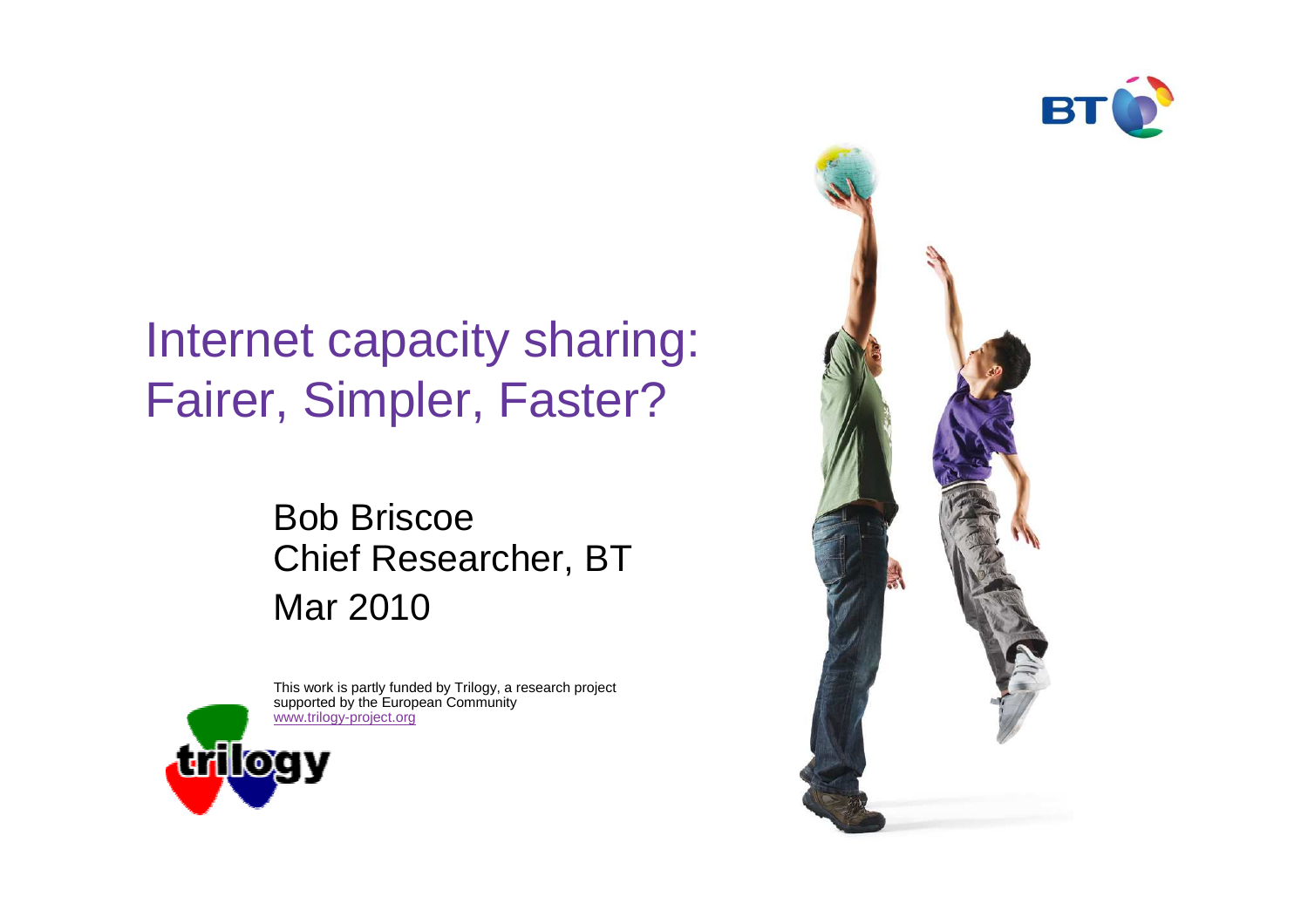#### how to share the capacity of the Internet?

- • the job of hosts using end-to-end protocols (e.g. TCP variants)?
	- dynamic response to congestion from TCP-like protocols is fine
	- but the way they share capacity is very wrong
	- ISP's homespun alternatives have silently overridden TCP
		- •result: blocks, throttles & deep packet inspection
		- if it's new, it won't get through (if it's big, it won't either)
- •need a common goal for networks and hosts

•

- since 2006 IETF transport area consensus reversed•
	- 'TCP-friendly' was useful, but not a way forward
	- rewrite of IETF capacity sharing architecture in process
	- •not just design-time: run-time, involving network
- • approach: hosts still control capacity sharing by detecting congestion
	- but using weighted variants of existing congestion controls (weighted TCP)•
		- simil<mark>ar</mark> dynamics, different shares
	- give incentive for apps to set weights taking everyone into account
		- backed by enforcement simple policing at ingress of internetwork

2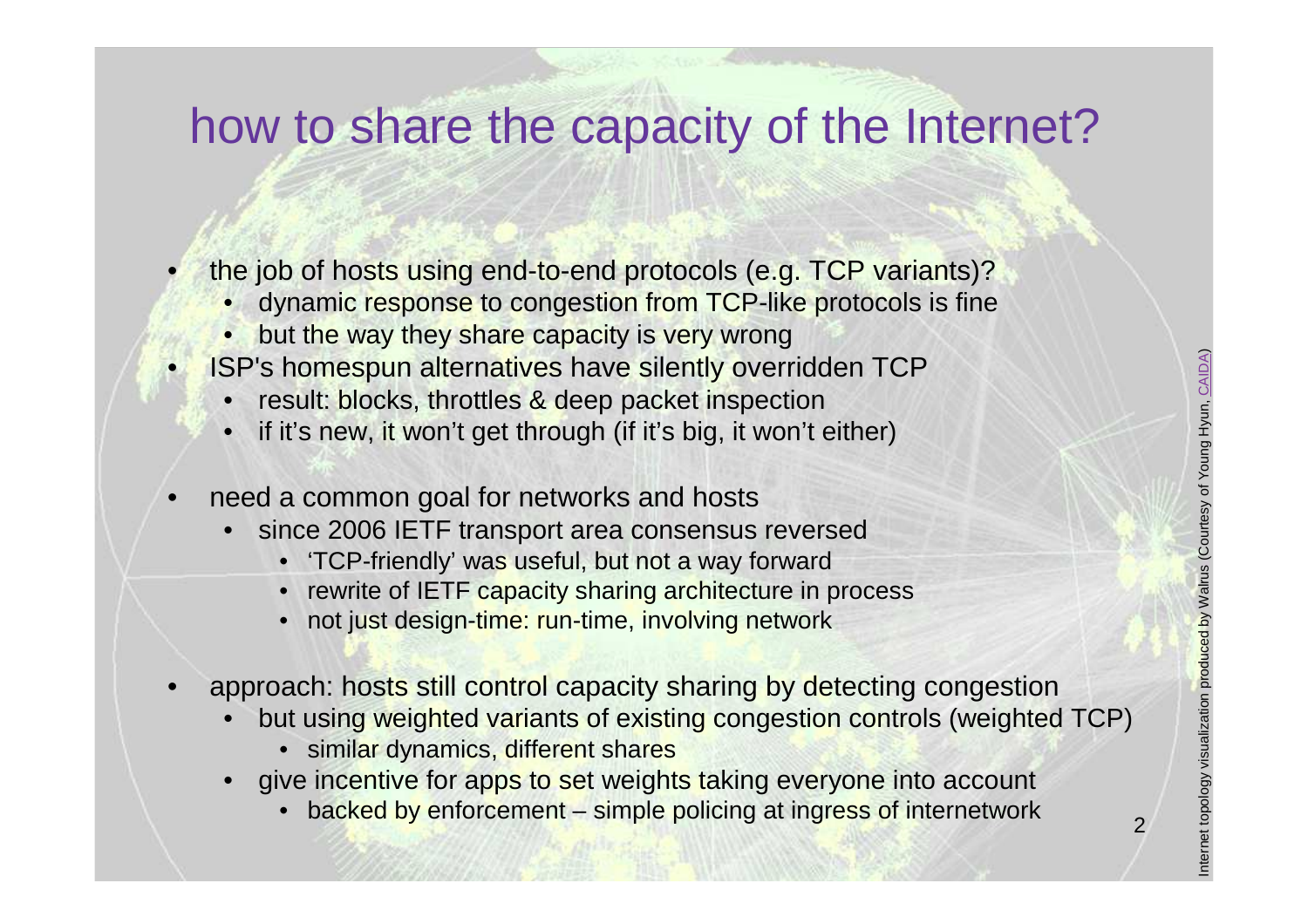### moving mountainsIETF

glossary

 IETF Internet Engineering Task Force IESG Internet Engineering Steering GroupIAB Internet Architecture BoardIRTF Internet Research Task Force

- since 2006 IETF support for TCP capacity sharing has collapsed to zero•
	- agree TCP dynamics correct, but sharing goal wrong
		- many thought leaders support our new direction not universally yet!
	- rewrite of IETF capacity sharing architecture in process
		- IETF delegated process to IRTF design team eventually IAB
- • Oct'09 – Mar'10
	- formation of IETF working group: "congestion exposure" (ConEx)
	- •contentious: requires addition to IP (v4 & v6)
	- IESG now ready to ratify, but not giving up last bit in IPv4 (yet!)
	- • >40 offers of significant help on list; individuals from
		- Microsoft, Nokia, Cisco, Huawei, Alcatel-Lucent, NEC, Ericsson, NSN, Sandvine, Comcast, Verizon, …•

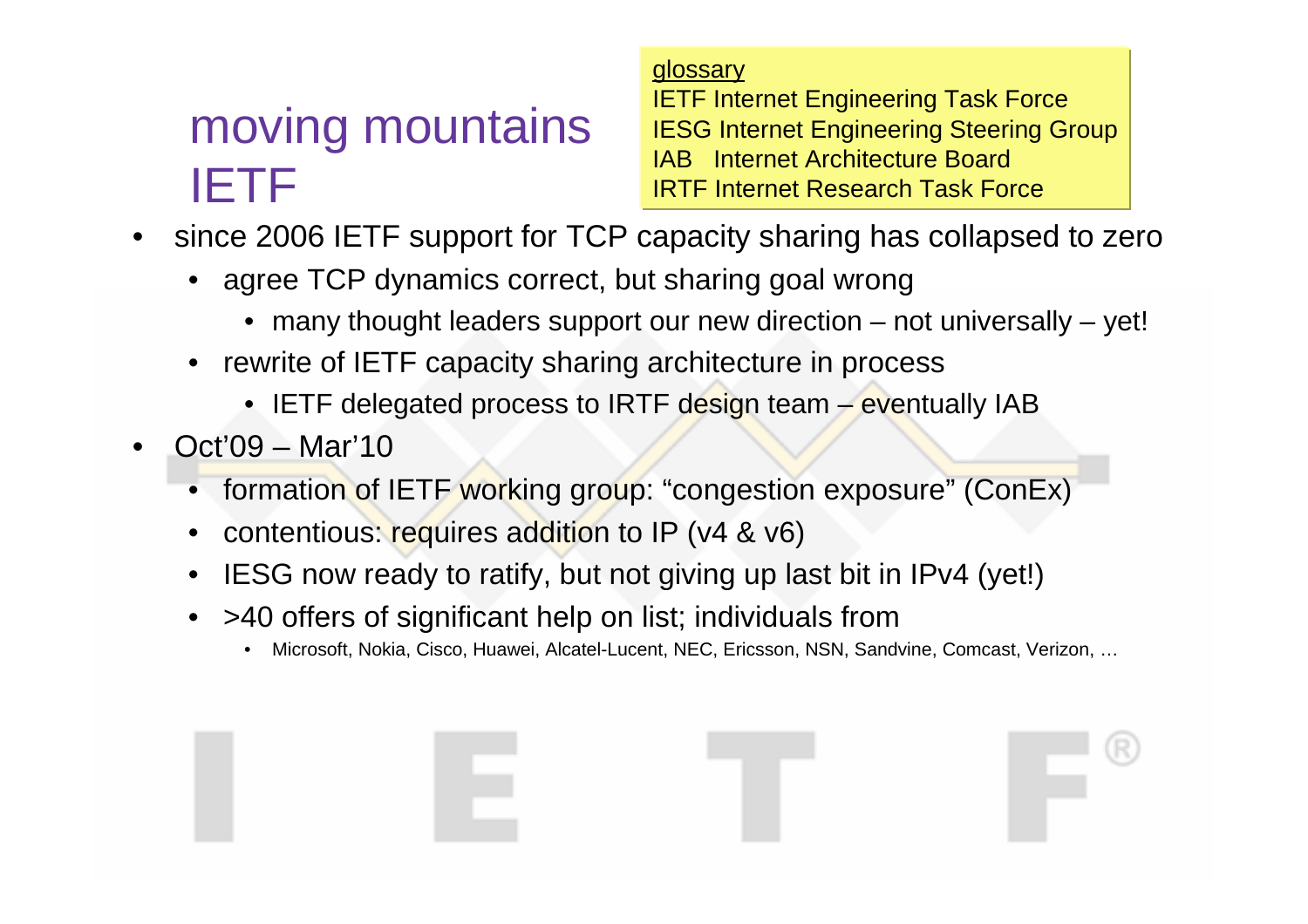#### moving mountains ptll the global ICT industry





- • GIIC: ~50 CxOs of the major global ICT corporations
	- Apr '09: then BT CTO proposed GIIC endorses BT solution
	- •Sep '09: expert review: public policy, commercial & technical
	- •Jan '10: GIIC published favourable assessment report
	- •manifesto in process: member lobbying & stds positions
- technical media coverage (ZDnet, PCWorld, Guardian, c't, …)
	- • prompts near-universally reasonable reader postings
		- on broadband speed, quality, pricing, net neutrality!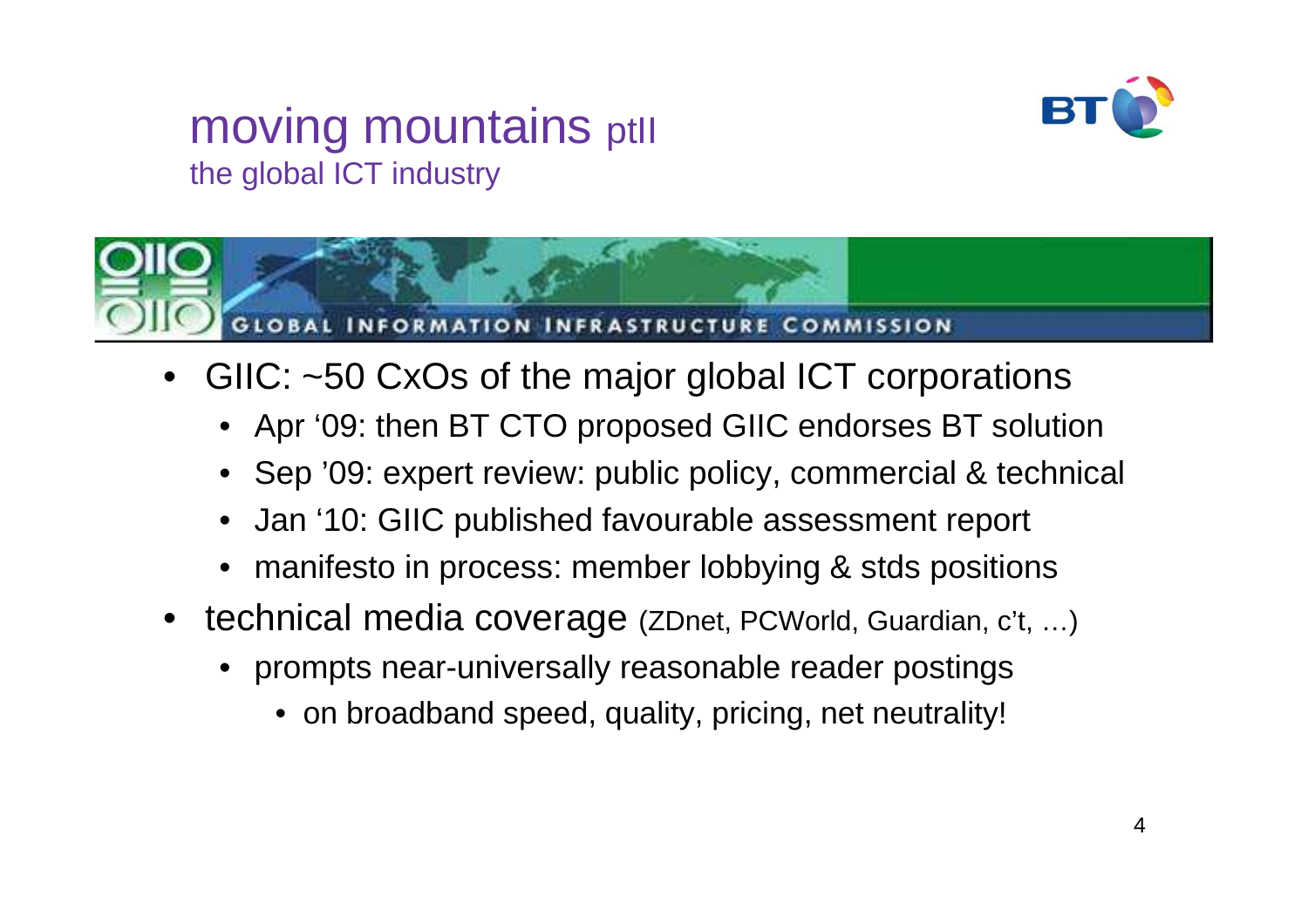

•net effect of both (p2p: x1,000-20,000 higher traffic intensity)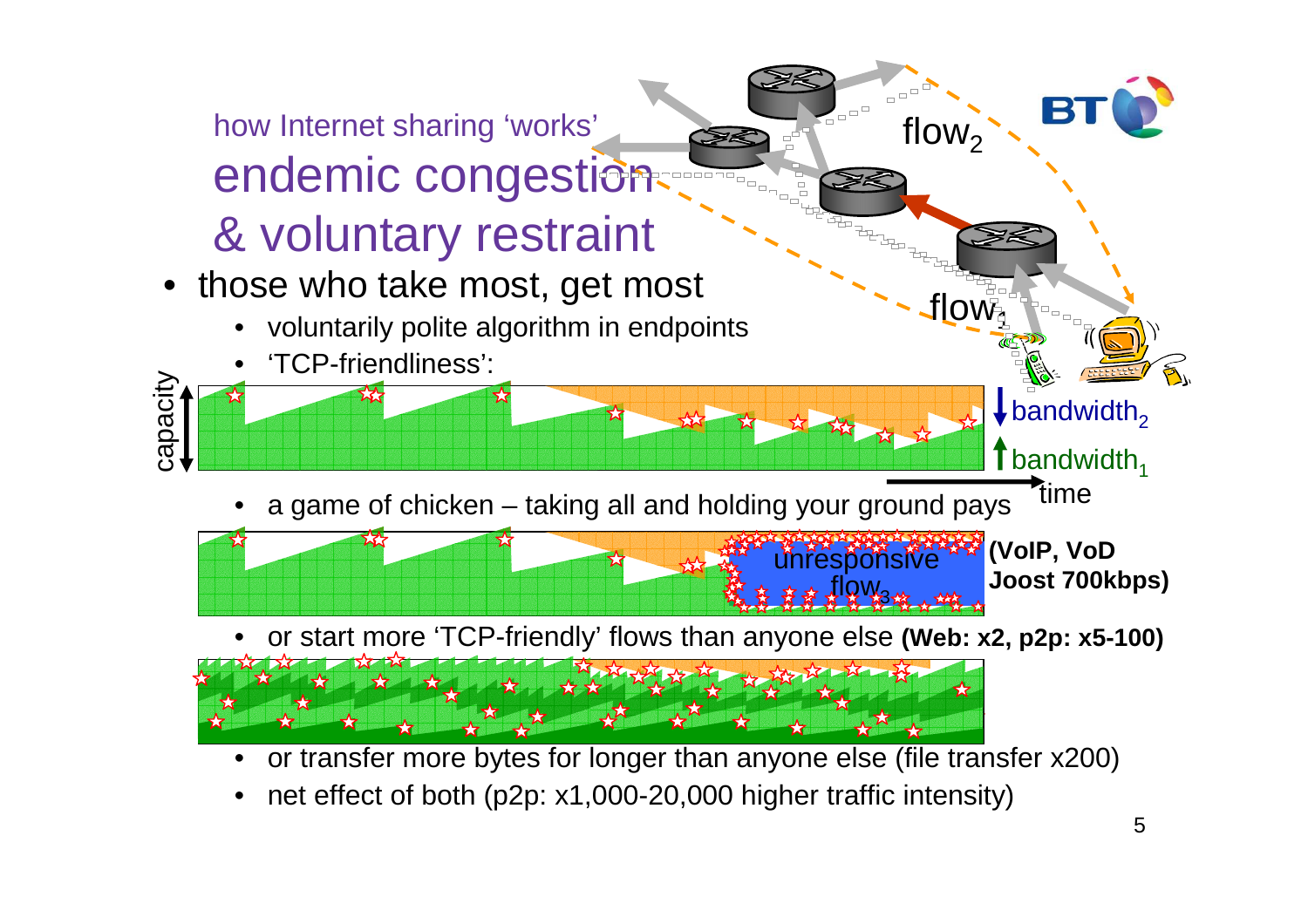

## no traditional sharing approachesharness end-system flexibility… over time





- •light usage can go much faster
- • hardly affects completion time of heavy usage

NOTE: weighted sharing doesn't imply differentiated network serviceJust weighted aggressiveness of end-system's rate response to congestion cf. LEDBAT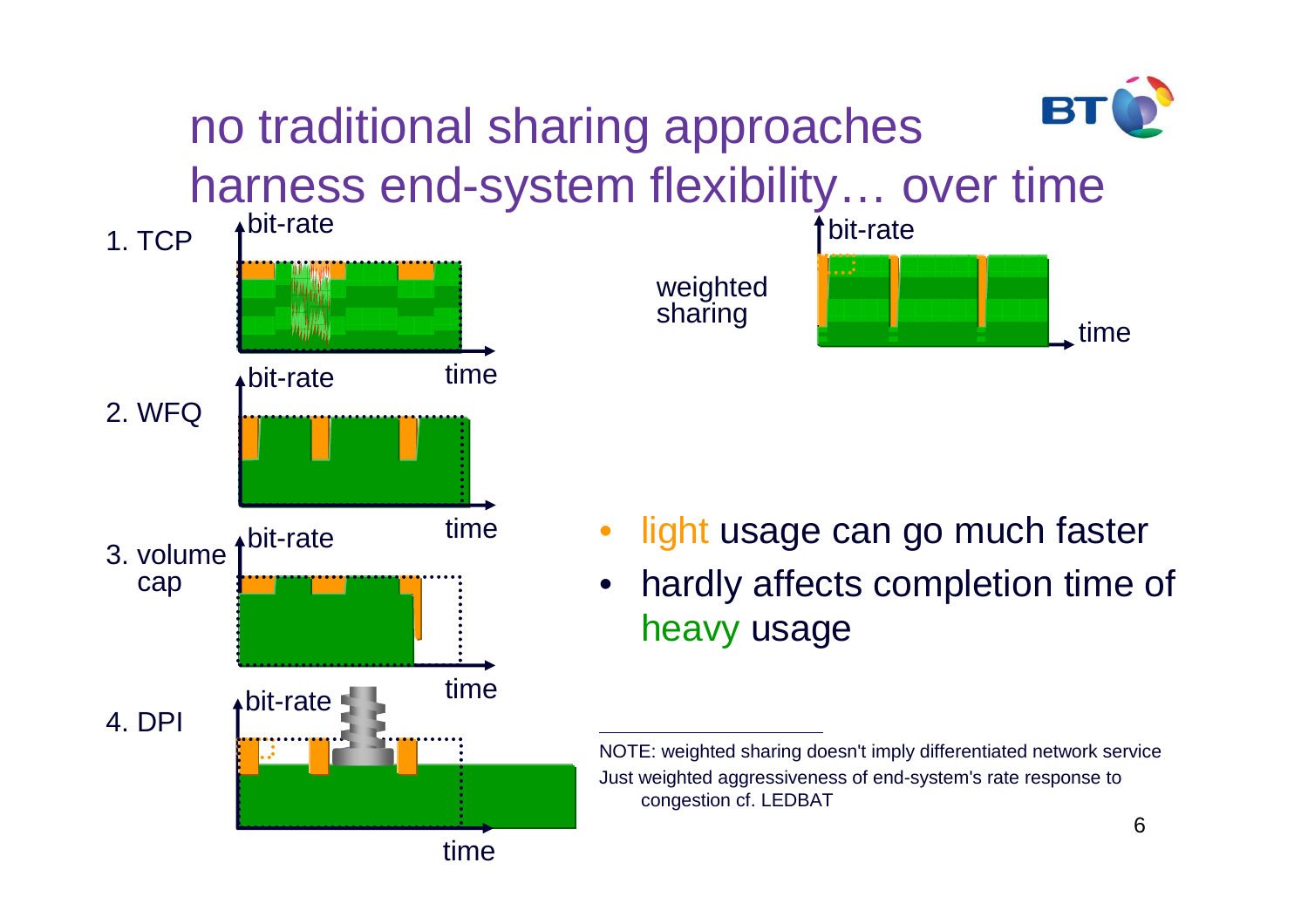# congestion is not evilcongestion signals are healthy



- •no congestion across whole path  $\Rightarrow$  feeble transport protocol<br>
s to complete ASAD transform abould eares path bettlemeak 8
	- •to complete ASAP, transfers should sense path bottleneck & fill it



#### the trick

congestion signal *without* impairment

- • explicit congestion notification (ECN); update to IP in 2001
	- mark more packets as queue builds
	- then tiny queuing delay and tiny loss for all traffic
	- no need to avoid congestion to prevent impairment
- •so far, gain too small to overcome deployment barriers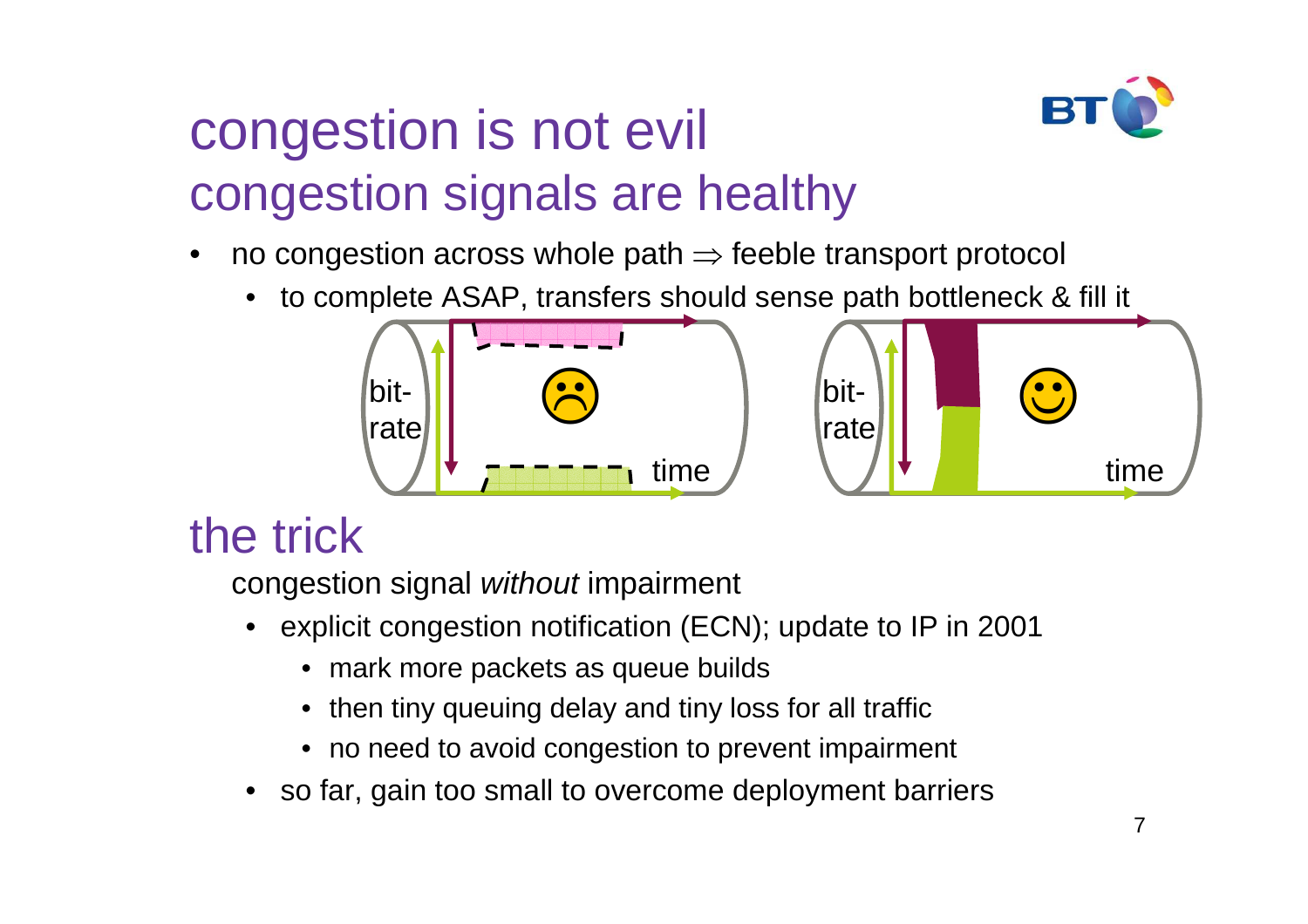#### BT measuring contribution to congestion

- $\bullet$  user's contribution to congestioncongestion-volume = bytes marked
- can transfer v high volume
	- but keep congestion-volume v low •
	- similar trick for video streaming
- $\bullet$  not just two classes
	- $\bullet$  file sizes competing for a bottleneck span ~7 orders of magnitude



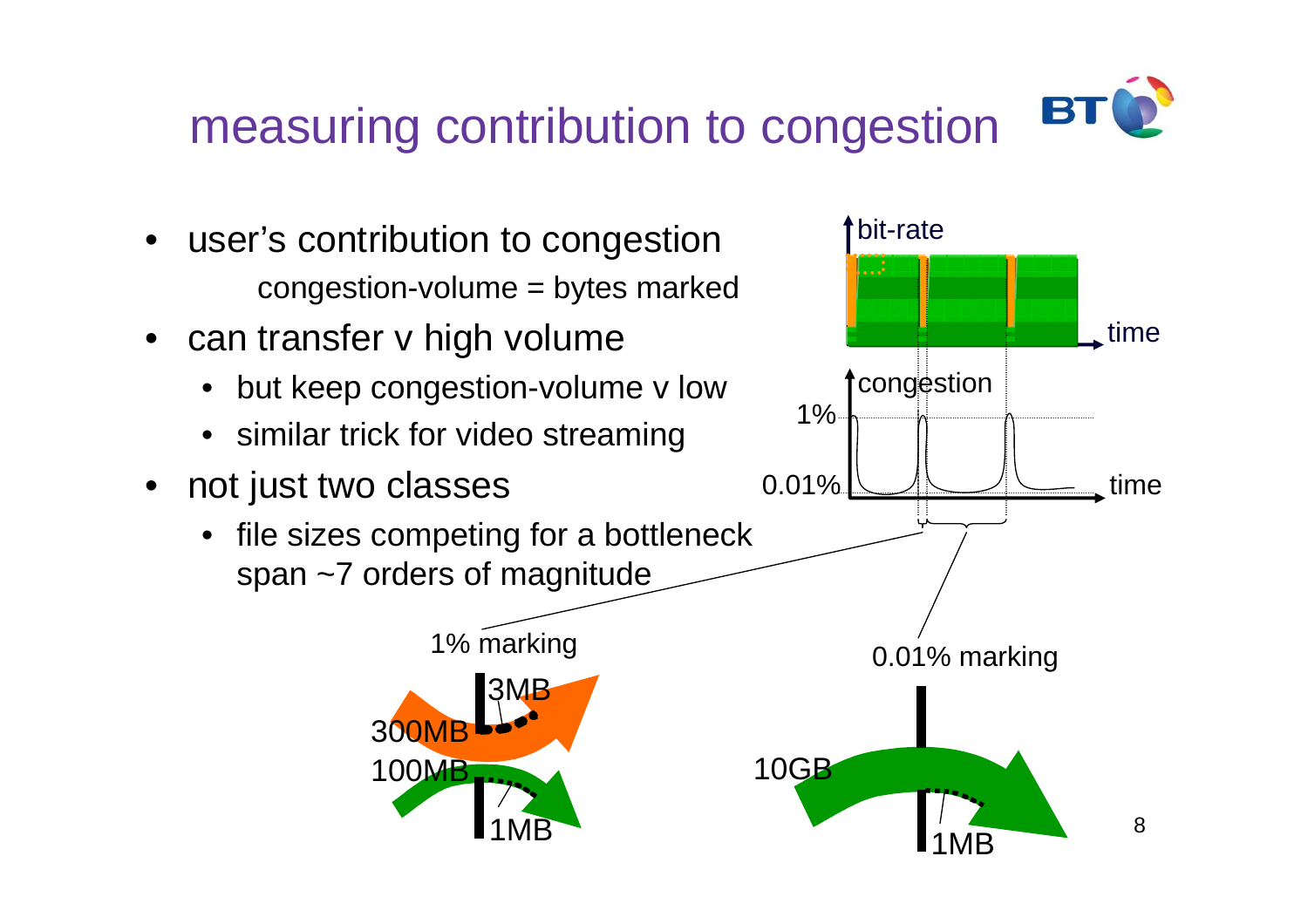#### powerful resource accountability metric congestion-volume

- • volumeweighted by congestion when sent
- • intuition
	- contribution to congestion•
	- some ISPs count volume only during peak•
	- like counting (100% x volume) during peak  $\bullet$ and (0% x volume) otherwise
	- congestion-volume counts  $p \cdot x_i$  over time  $\bullet$
- • a dual metric
	- of customers to ISPs (too much traffic)•
	- and ISPs to customers (too little capacity)•

B

- a) cost to other users of your traffic
- b) marginal cost of equipment upgrade
	- •so it wouldn't have been congested
	- so traffic wouldn't have affected others•
- competitive market matches a) & b)•



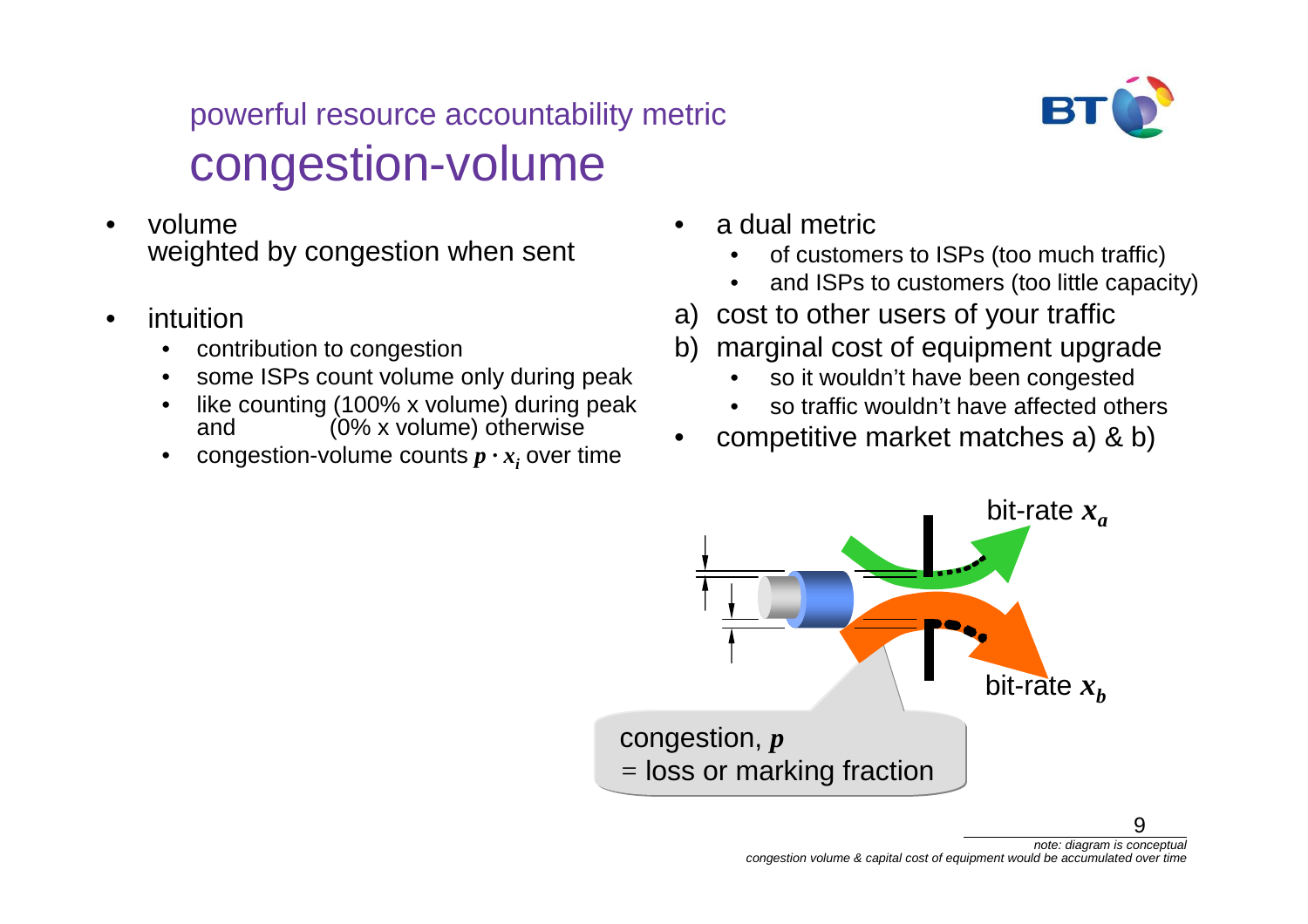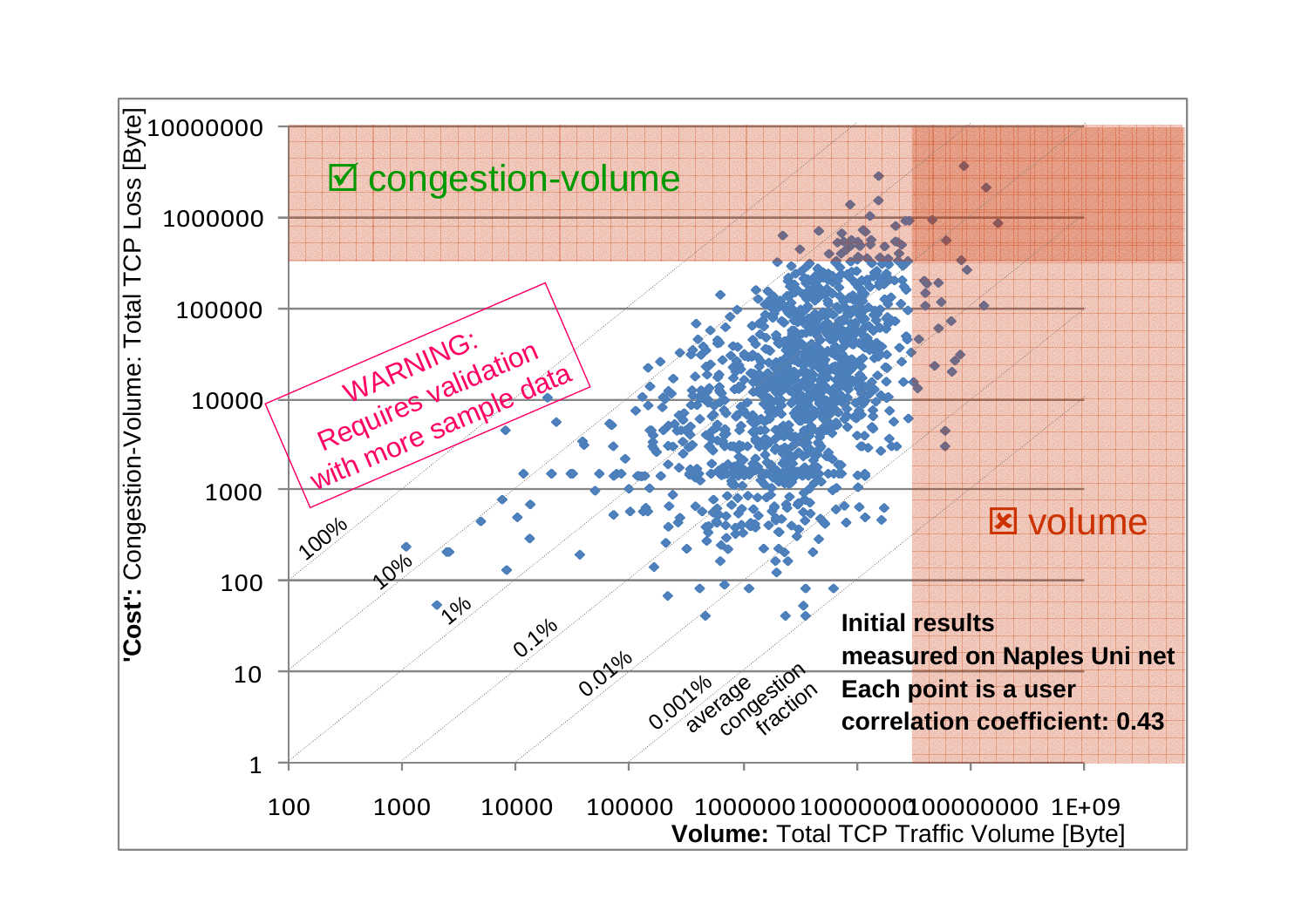incentivise shift to scalable performance regime



- •as we move beyond TCP, window-equality no longer guides us
- • we need a new framework to adjudicate sharing
	- between overshoots at start-up and long-running flows•
	- between sluggish or aggressive recovery after congestion events•
	- to take account of run-time usage bytes transferred, no's of flows $\bullet$

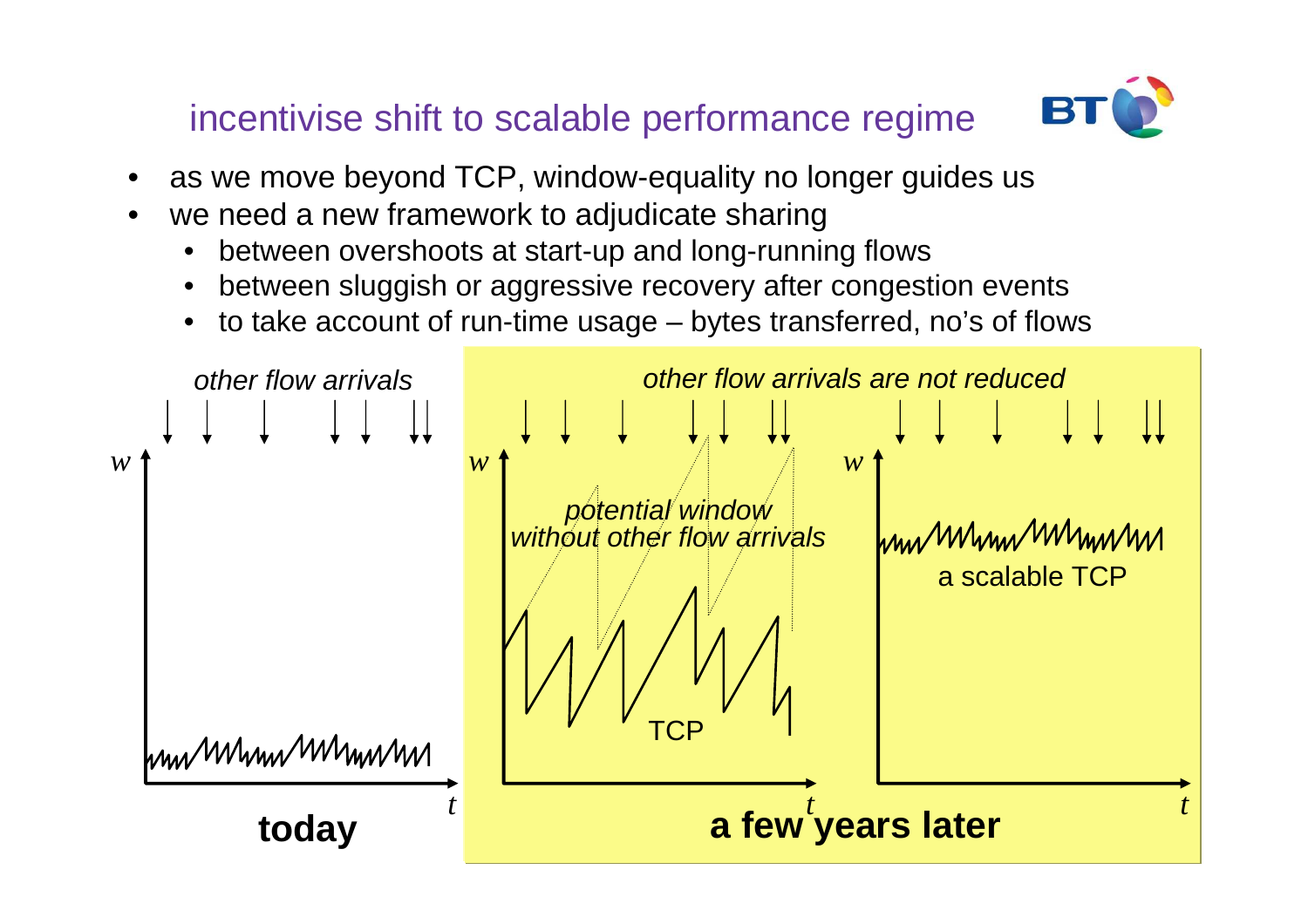

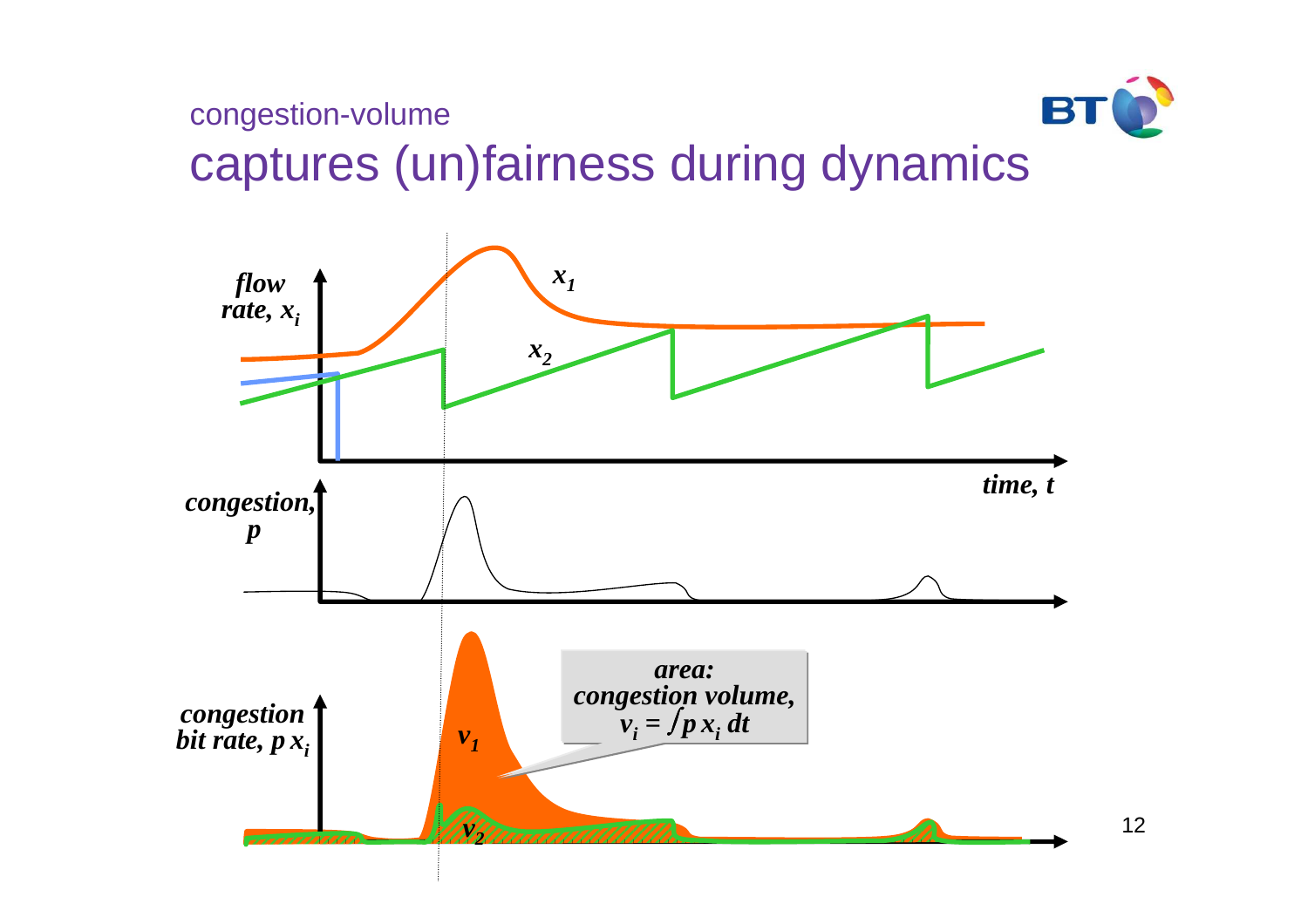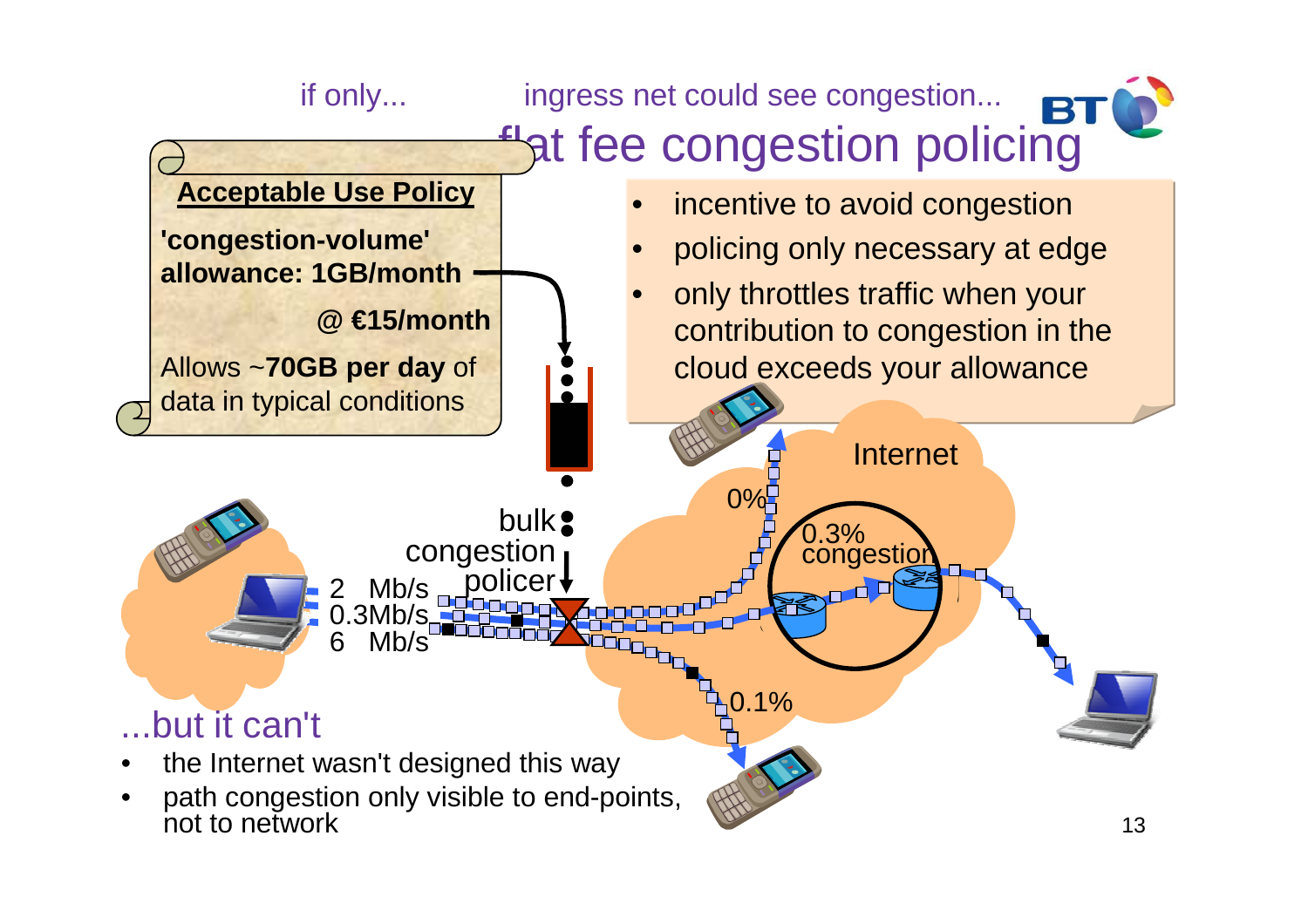# congestion exposure



standard ECN + re-inserted feedback (re-feedback) = re-ECN

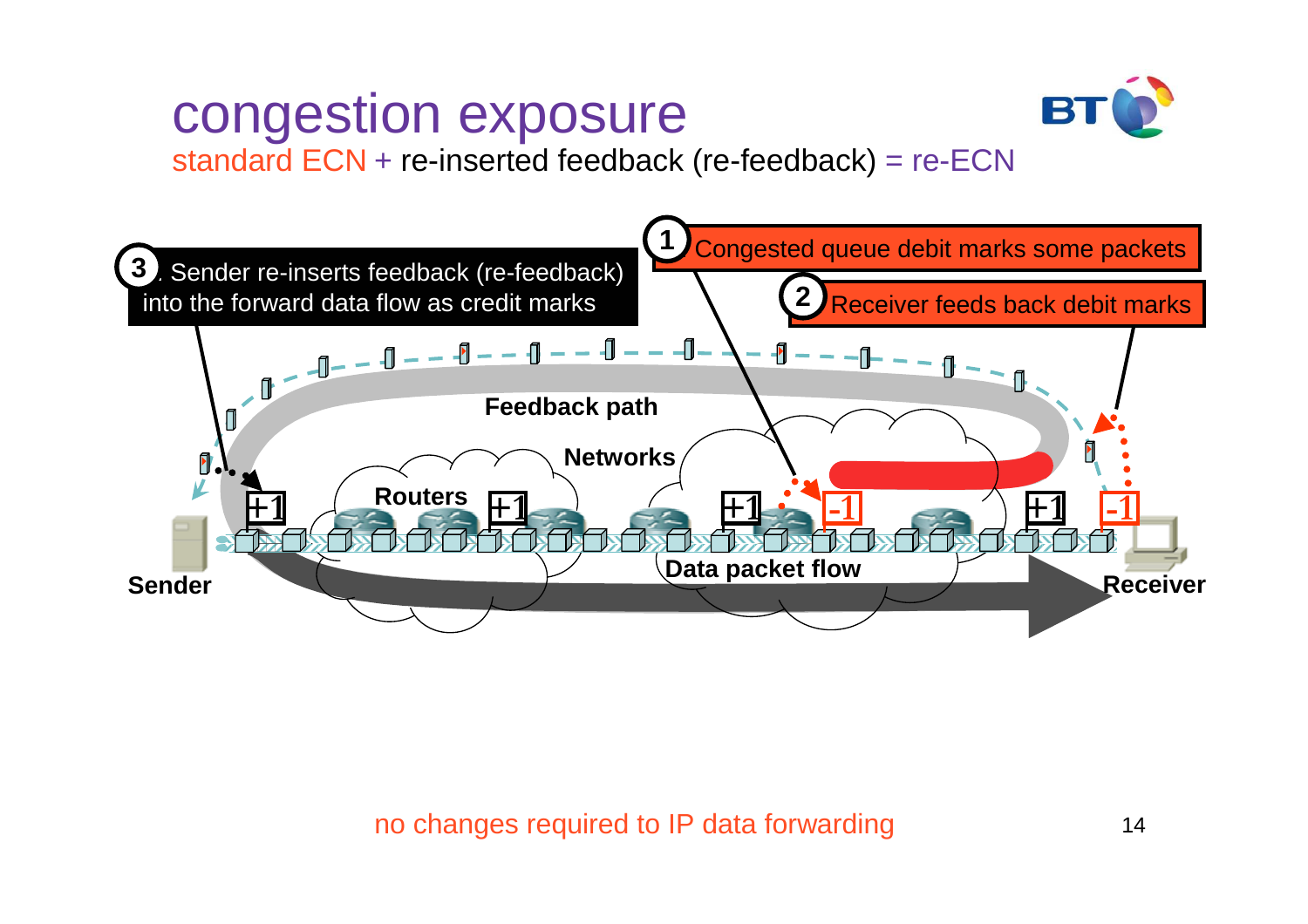

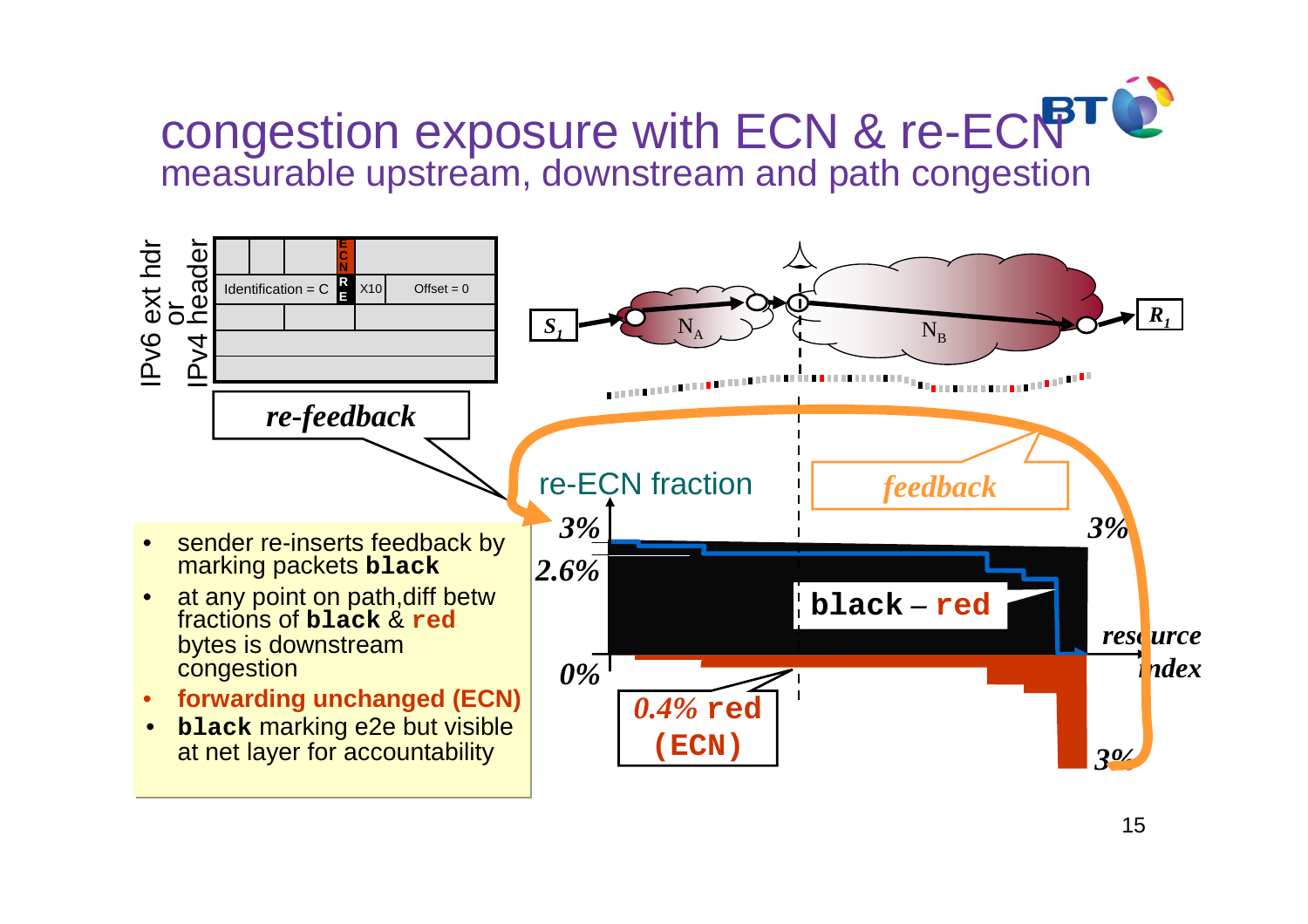

- •drop enough traffic to make fraction of **red** <sup>=</sup>**black**
- • goodput best when receiver & sender both honest about feedback & re-feedback
- per flow state, but can re-route mid-flow (soft-state) $\bullet$ 
	- •short deterministic time-out (e.g. after >1s idle)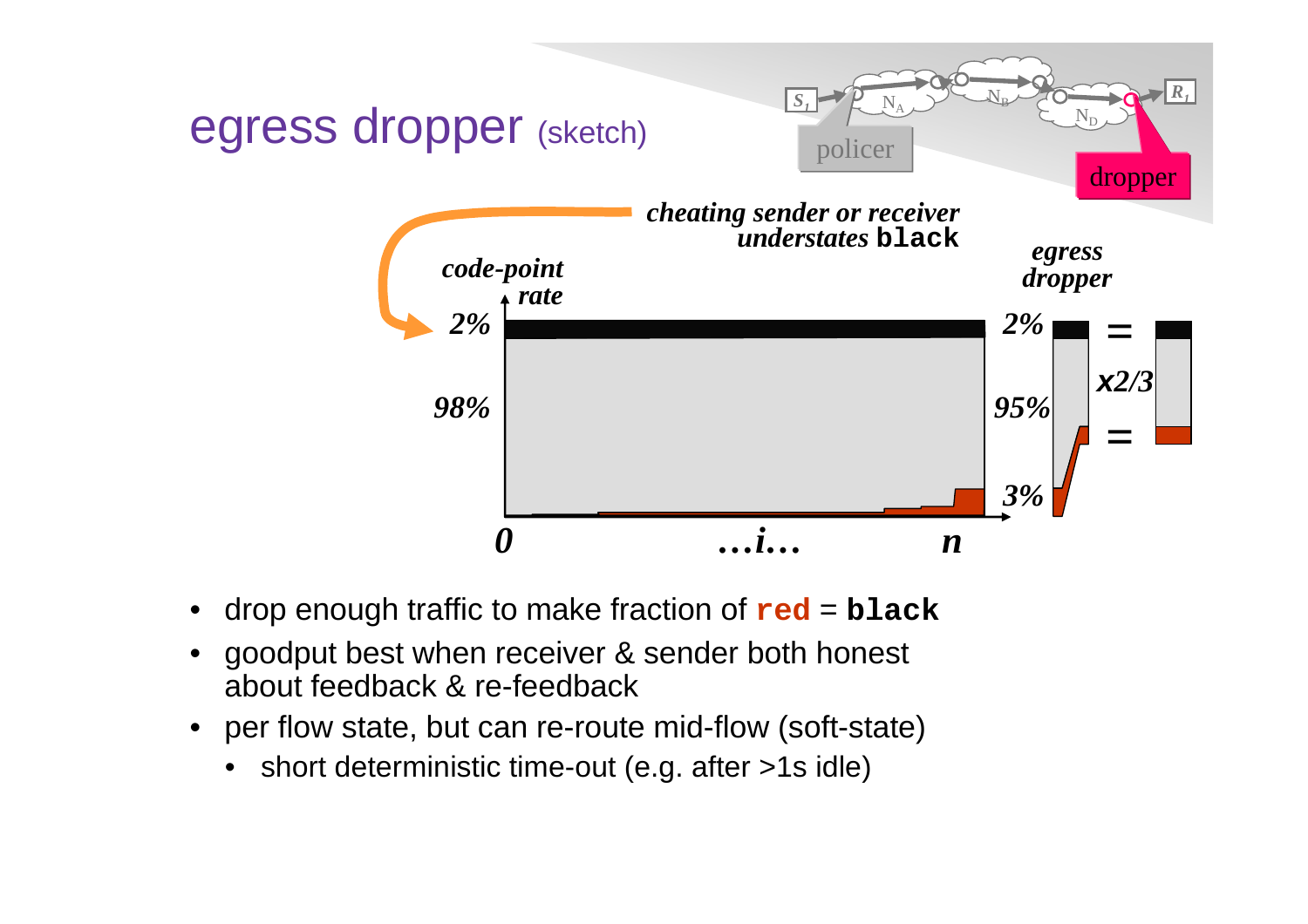## incentivise care with overshoot



- 'pre-feedback' or 'cautious' credit marks
	- **green**: worth same as **black** byte for byte
	- network gives no leeway to transport
		- transport risks brief packet drop for any understatement
- advance to cover risk of congestion
	- e.g. when opening up window
	- makes transport internalise risk of harm to others
- basis for flow state mgmt on servers & middleboxes
- key to DDoS mitigation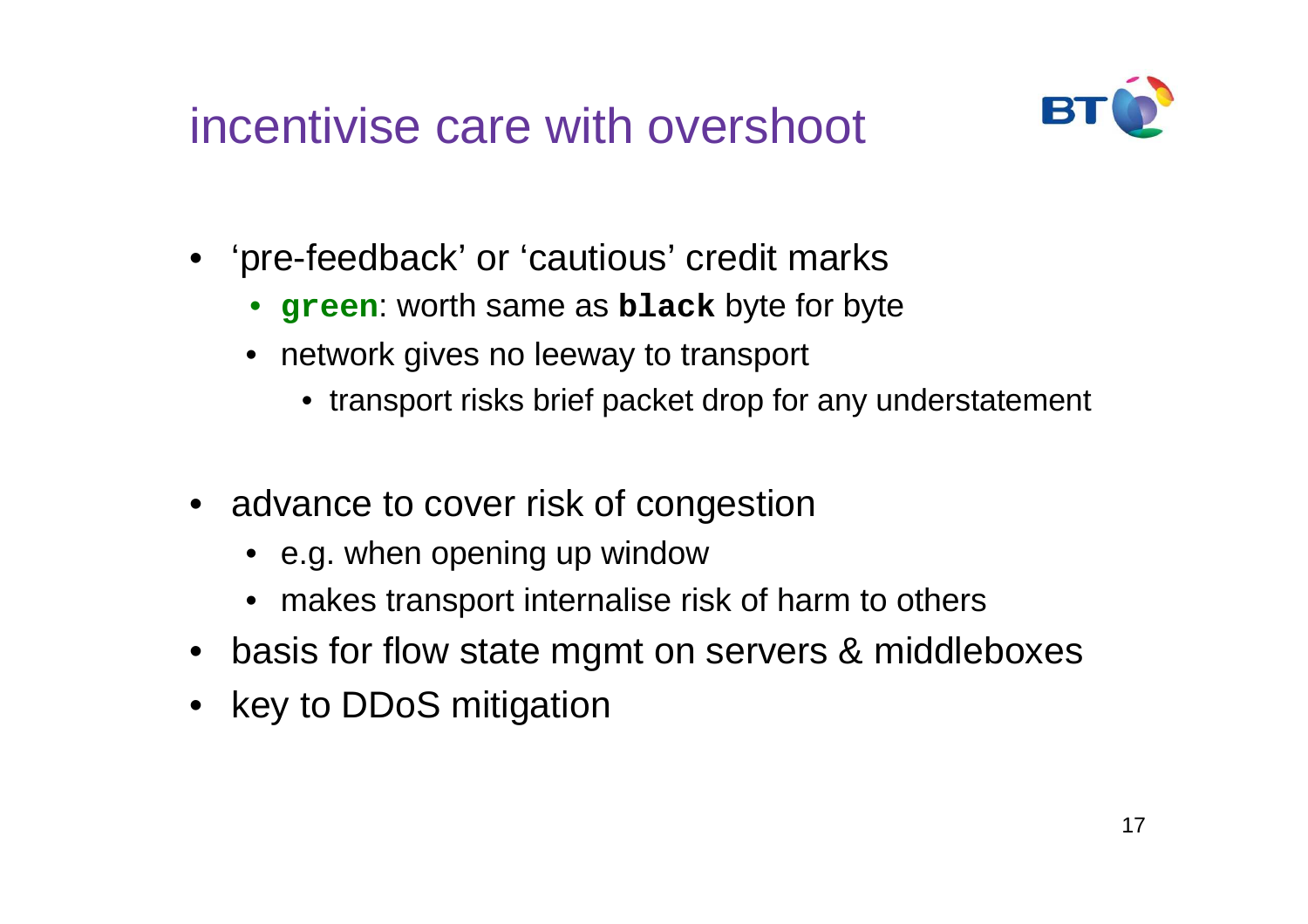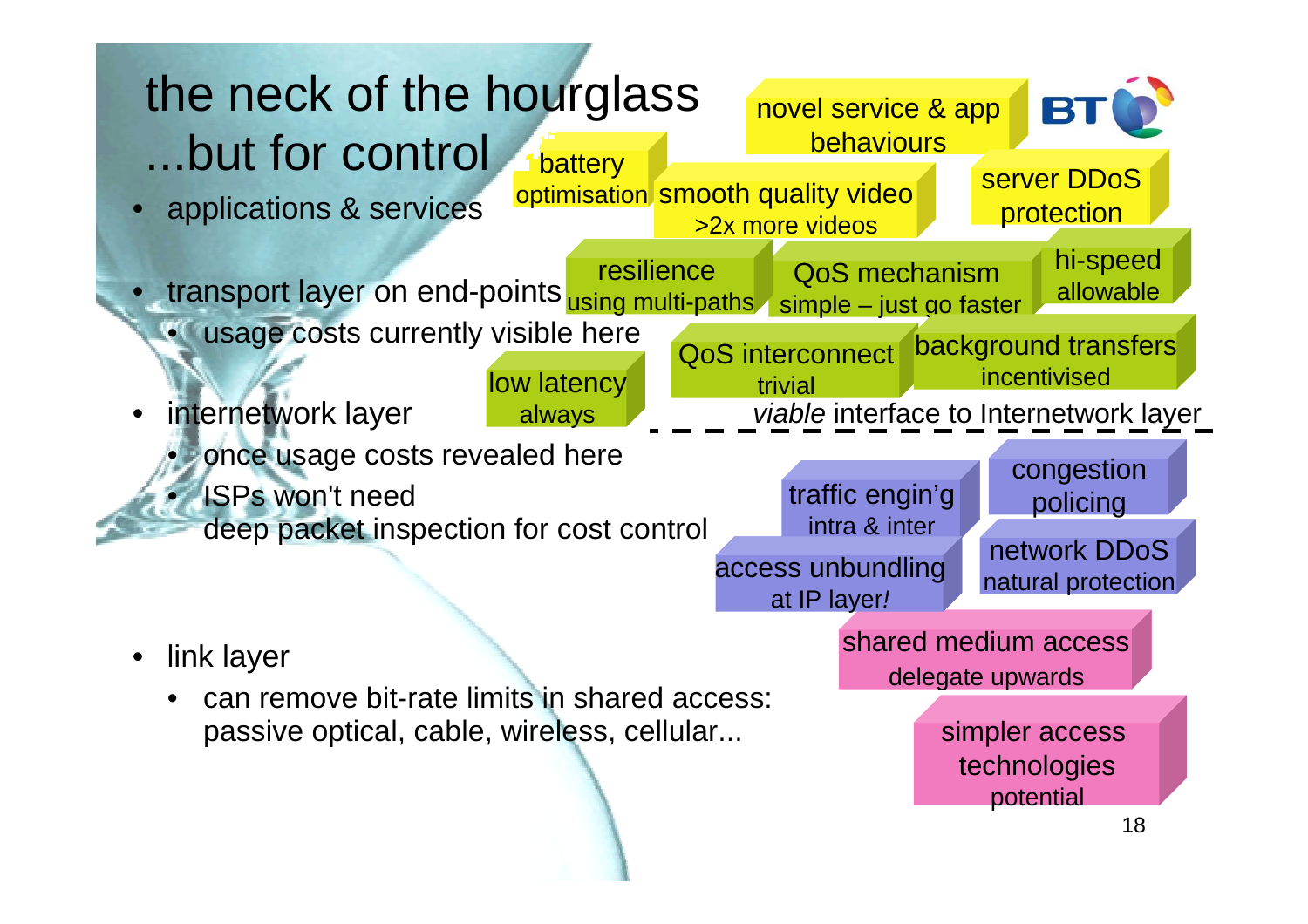## would Microsoft set aside development **BTO** time?

- • incentives to cooperate across Internet value chain (another talk)
	- • content industry, CDNs, app & OS authors, network wholesalers & retailers, Internet companies, end-customers, business, residential
- •what's in it for Microsoft?
	- ConEx certain to bring new deployment challenges
	- intent: free host choice between ConEx & non-ConEx packets
	- choice driven by performance, freedom and resilience
- • market targeted Windows release as a performance leap?
	- the feel of an enterprise LAN
	- cf. DCTCP in the data centre
- not just immediate gains on upgrade
	- continuing gains, as ISPs / enterprises…
		- deploy AQM / ECN
		- give ConEx traffic free pass thru old blocks and throttles
		- withhold capacity growth from legacy non-ConEx traffic
	- •mounting pressure to ditch older Windows releases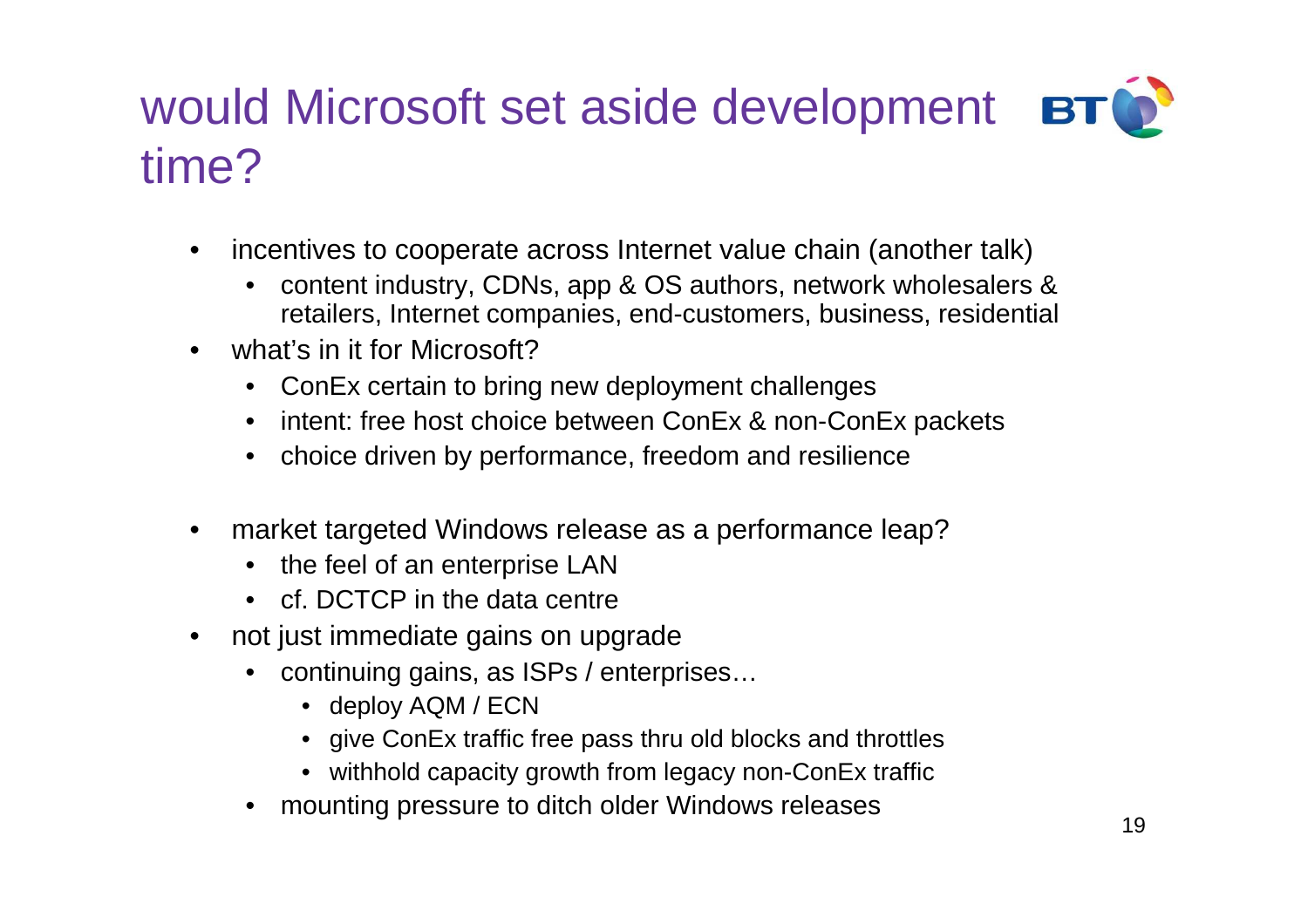

### summarynetwork and host co-operation

- congestion-volume
	- a metric to express and resolve conflicting interests
	- robust to self-interest and malice
- ambitious but simple
	- but deployment hurdles inevitable
- new horizons for the Internet if we take the challenge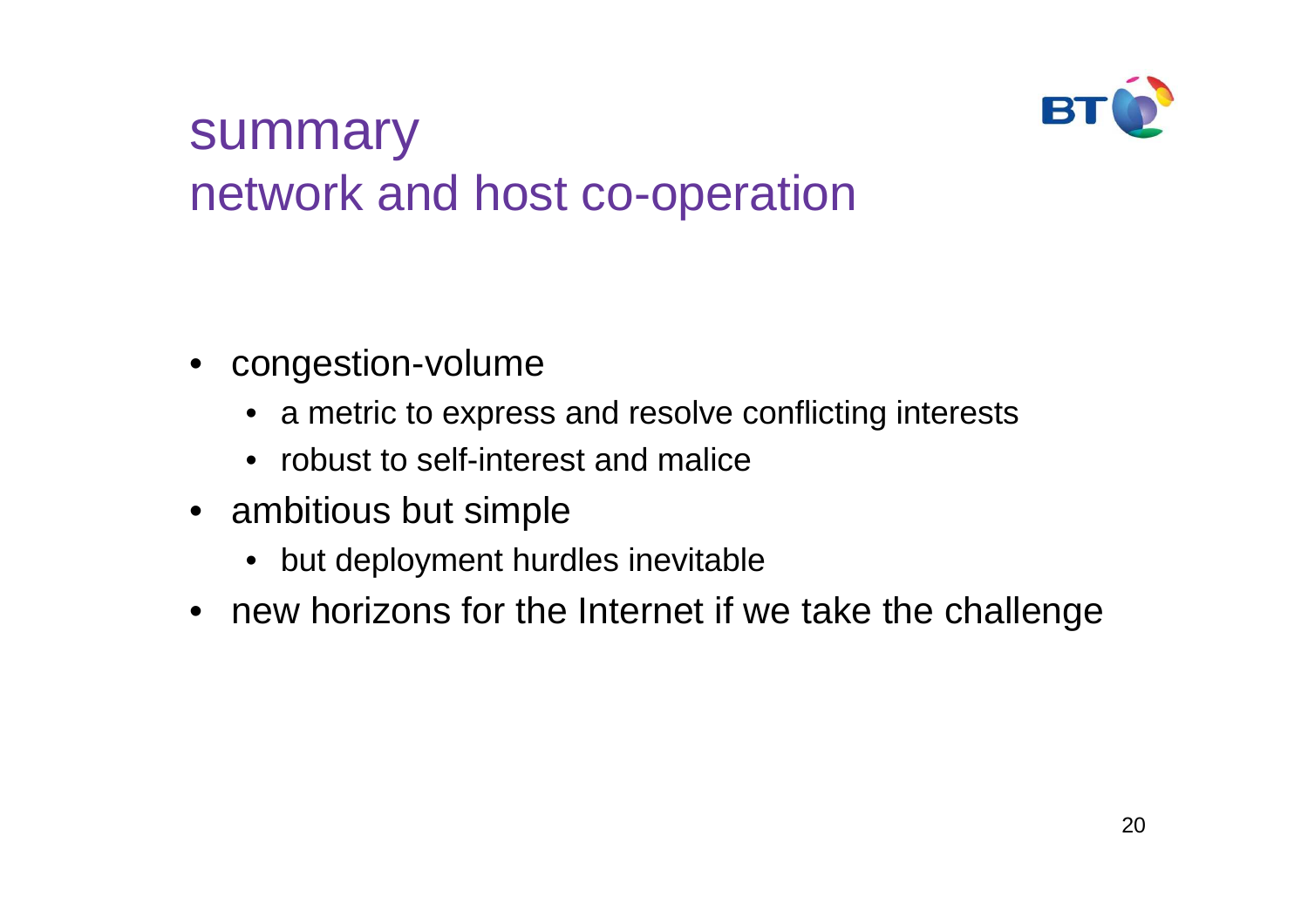

#### more info...

- • The whole story in 7 pages
	- Bob Briscoe, "Internet Fairer is Faster", BT White Paper (Jun 2009) ...this formed the basis of: •
	- •Bob Briscoe, "A Fairer, Faster Internet Protocol", IEEE Spectrum (Dec 2008)
- • Slaying myths about fair sharing of capacity
	- [Briscoe07] Bob Briscoe, "*Flow Rate Fairness: Dismantling a Religion*" ACM Computer Communications Review 37(2) 63-74 •(Apr 2007)
- How wrong Internet capacity sharing is and why it's causing an arms race•
	- Bob Briscoe et al, "Problem Statement: Transport Protocols Don't Have To Do Fairness", IETF Internet Draft (Jul 2008)•
- • re-ECN protocol spec
	- Bob Briscoe et al, "Adding Accountability for Causing Congestion to TCP/IP" IETF Internet Draft (Mar 2009)•
- • Re-architecting the Internet:
	- The Trilogy project <www.trilogy-project.org>

#### IRTF Internet Capacity Sharing Architecture design team

<http://trac.tools.ietf.org/group/irtf/trac/wiki/CapacitySharingArch>

re-ECN & re-feedback project page:

<http://bobbriscoe.net/projects/refb/>

Congestion Exposure (ConEx) IETF 'BoF': <http://trac.tools.ietf.org/area/tsv/trac/wiki/re-ECN> subscribe: <https://www.ietf.org/mailman/listinfo/re-ecn>, post: re-ecn@ietf.org

implementation (linux or ns2) bob.briscoe@bt.com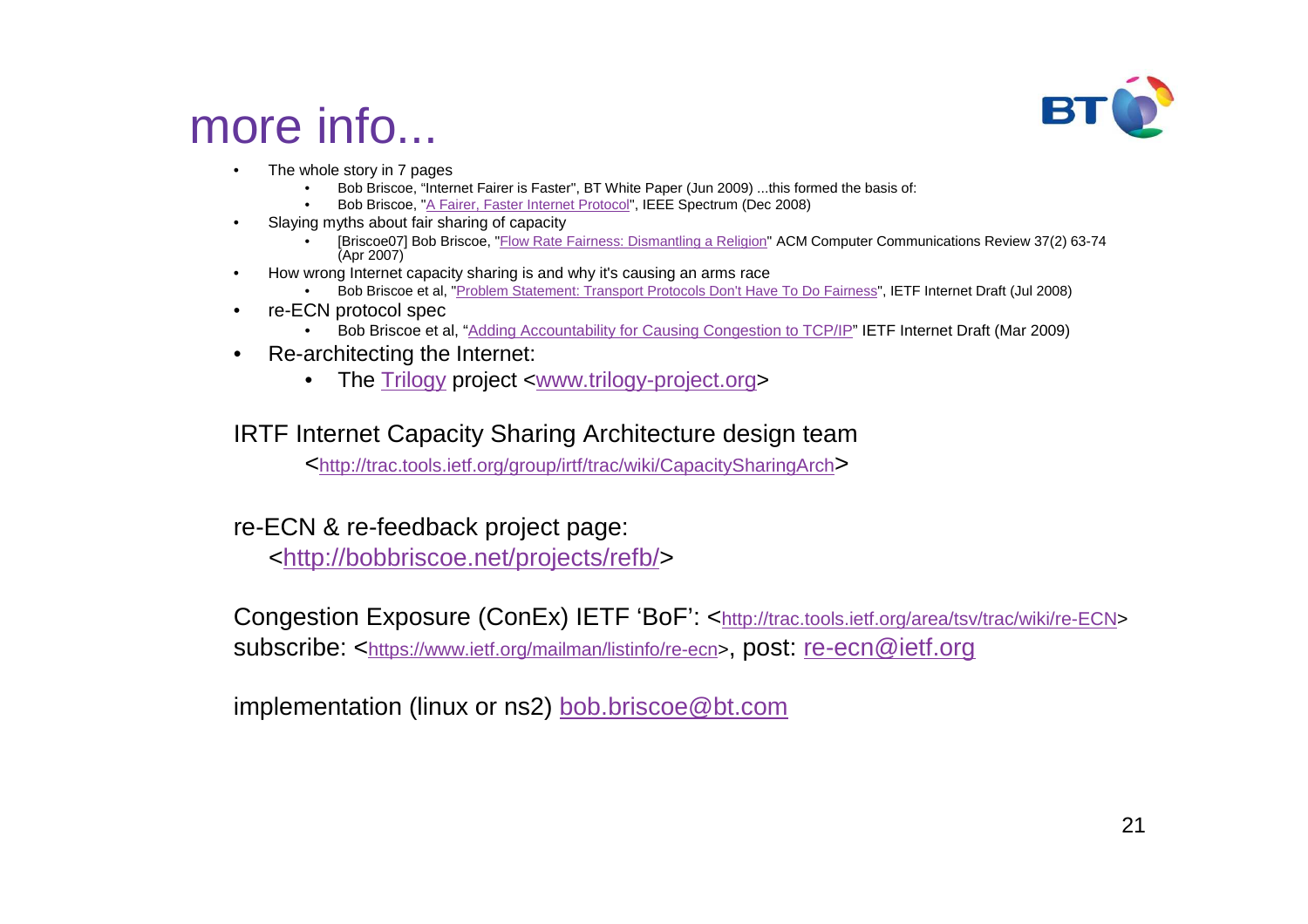

### Internet capacity sharing:Fairer, Simpler, Faster?



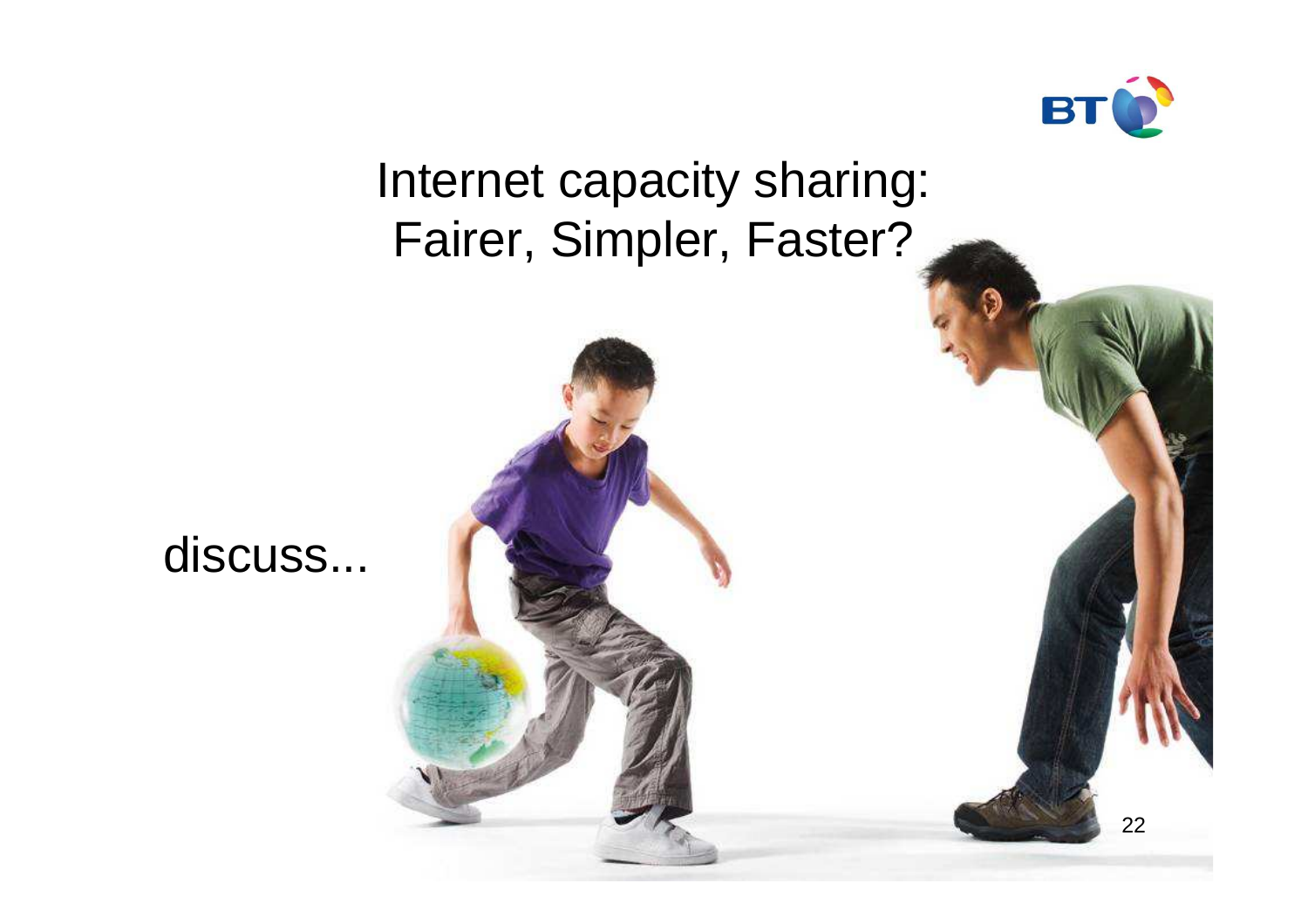



**11: ECN Capable Transport - and Congestion Experienced (CE)**

bits 6 & 7 of **IP** DS byte

23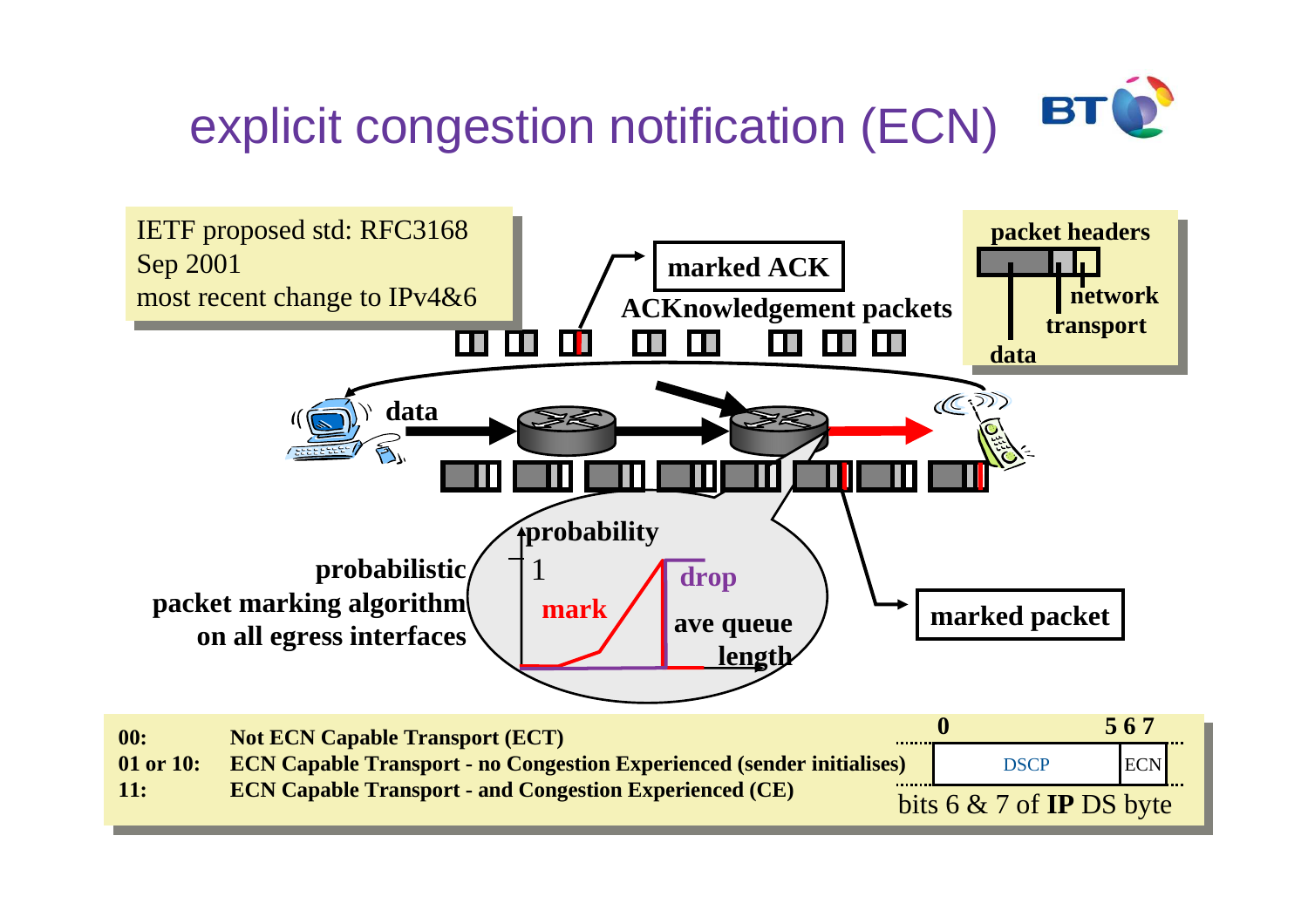# congestion exposure



standard ECN + re-inserted feedback (re-feedback) = re-ECN



no changes required to IP data forwarding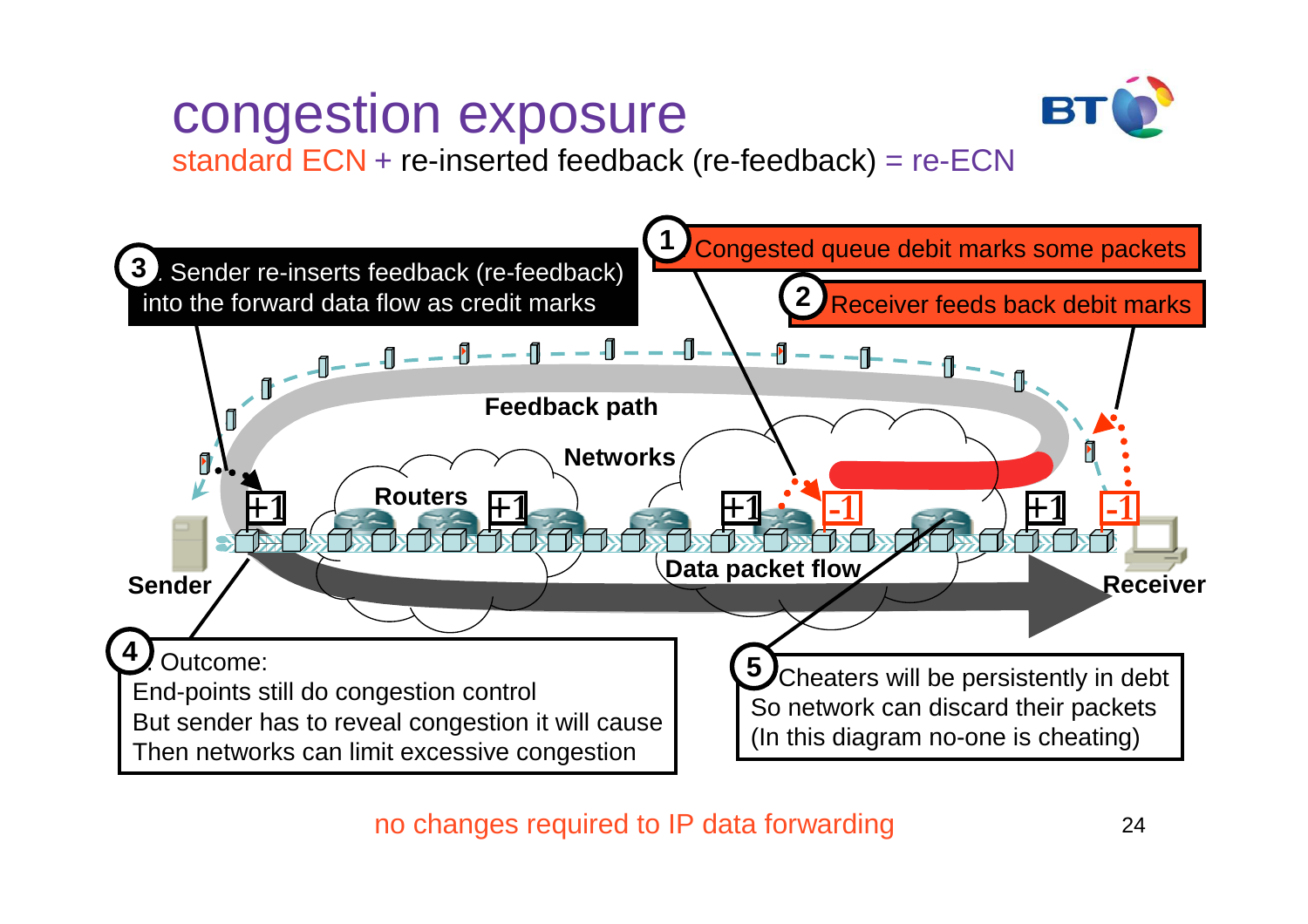# best without effort



- did you notice the interconnected QoS mechanism?
	- endpoints ensure tiny queuing delay & loss for all traffic
	- if your app wants more bit-rate, it just goes faster
	- effects seen in bulk metric at every border (for SLAs, AUPs)
- simple and all the right support for operations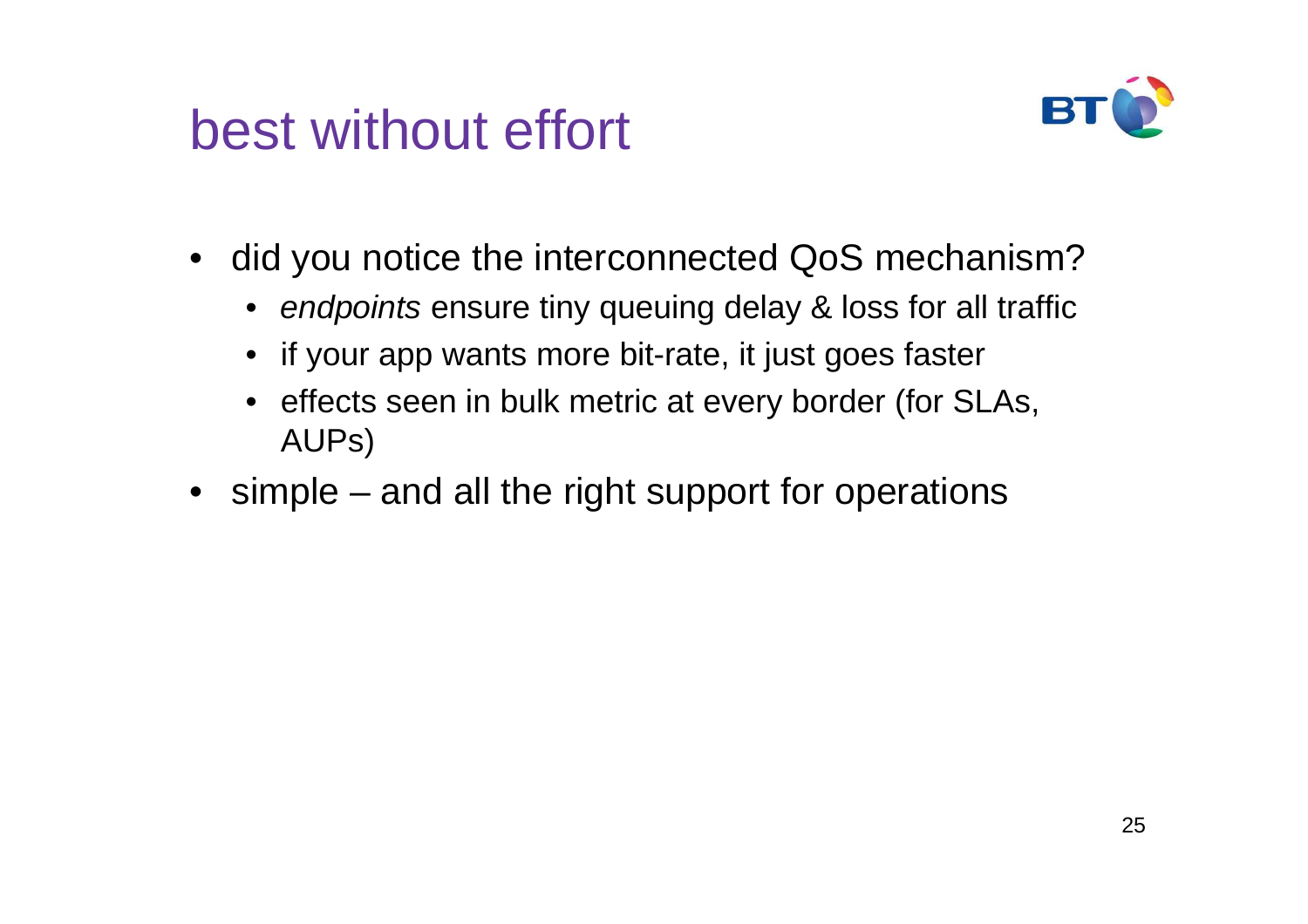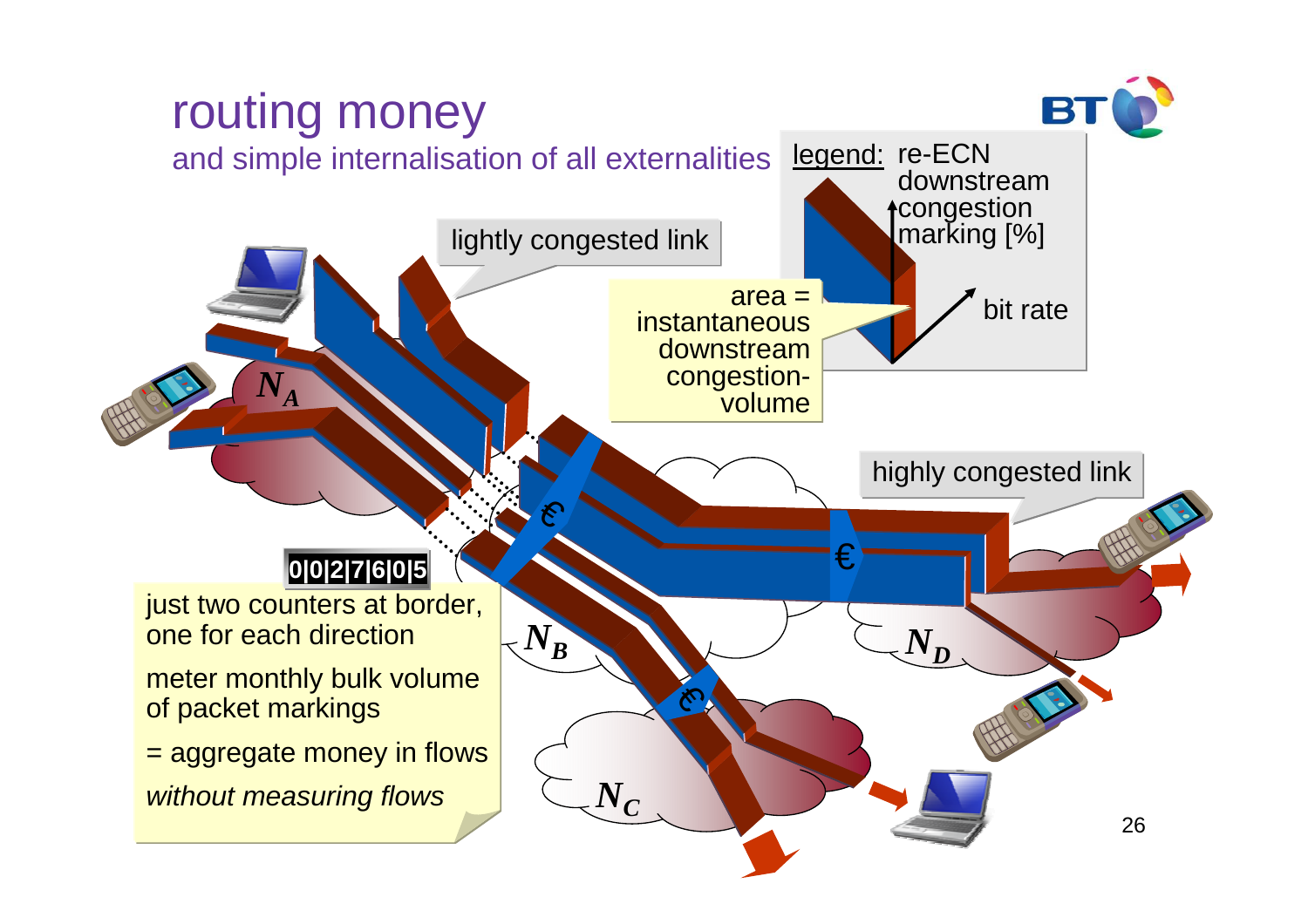

- •if congestion  $\rightarrow$  profit for a network, why not fake it?
	- upstream networks will route round more highly congested paths
	- $\,$  N $_{\rm A}$  can see relative costs of paths to  $\rm R_{1}$  thru  $\rm N_{B}$  & N $_{\rm C}$
- the issue of monopoly paths•
	- incentivise new provision  $\bullet$